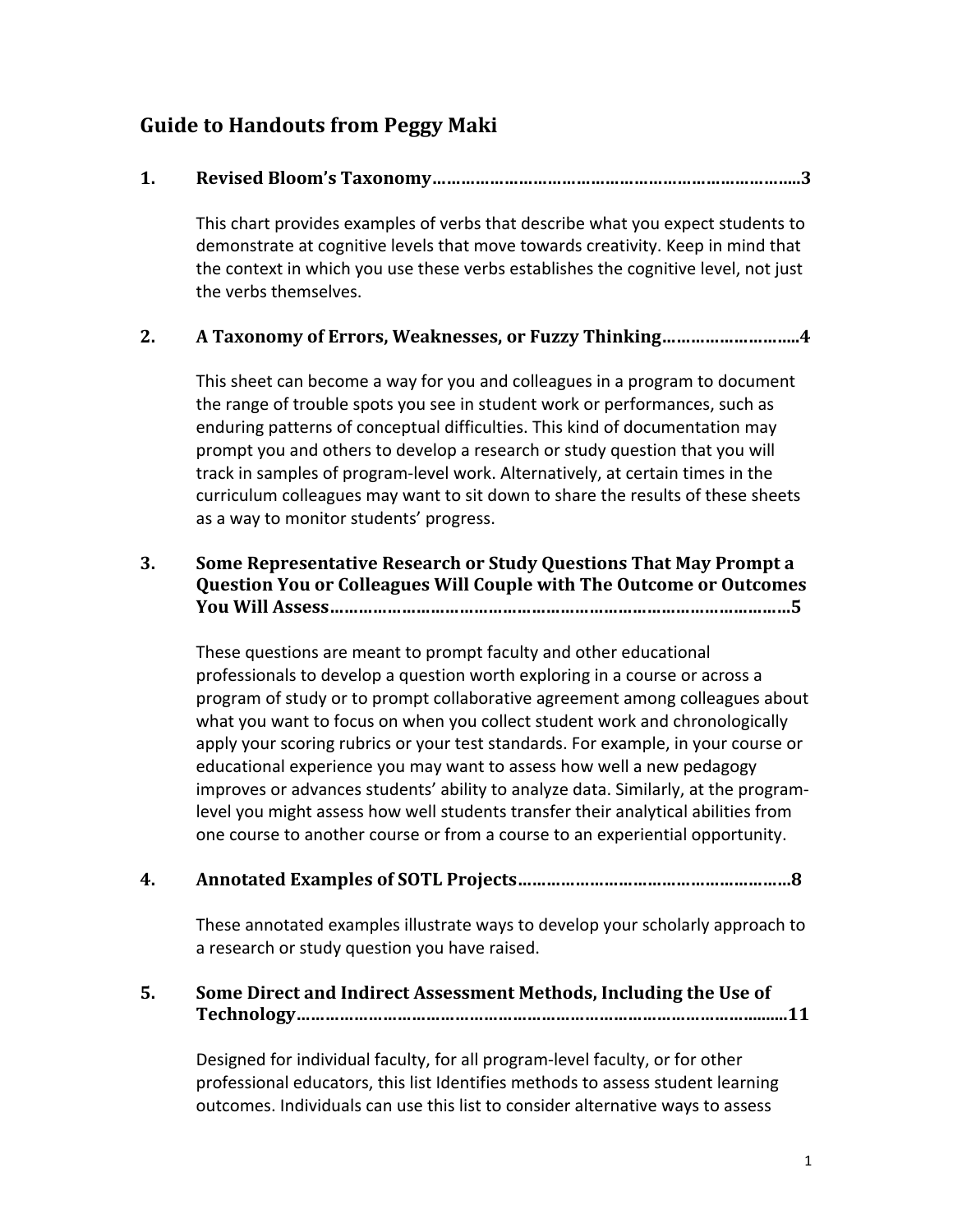outcome(s) in a course or other educational experience so long as methods align with your outcome(s) and educational practices and feedback. Direct methods to assess student learning consist of the actual work students produce—texts, performances, recitals, research, for example-or the evidence they provide, such as in think alouds, about their learning or meaning making processes. Indirect methods to assess student learning consist of students' perceptions or views of their learning, such as collected in surveys or focus group interviews. It is best practice to use two sources of evidence to identify patterns that need to be improved in students' work or to identify patterns that have improved in student work after you have implemented innovative or changed pedagogies. Relying on students' perceptions of their learning may or may not align with the work they produce. Thus, it is important to assess students' work along with their perceptions of learning.

### **6. Student Consent Form………………………………………………………………………...15**

This form illustrates one way to seek student consent in your scholarly work and acknowledges the importance of students' contributions.

#### **7. Basic Strategies for Developing Scoring Rubrics…………………………………16**

This handout serves as a guide for developing scoring rubrics for an individual course or for collaboratively developing scoring rubrics that will be used to assess student work at the program level. Key to the development of programlevel scoring rubrics is collaboration among full- and part-time faculty so that there is agreement about what criteria and standards will be used to score student work. Without that agreement, it will be difficult to score program level student work and report on results. The individual in a program who has responsibility for bringing full- and part-time faculty together to design or agree upon program-level scoring rubrics would use the strategies listed in this handout.

This handout also outlines steps to norm scorers in preparation for actual soring of samples of program-level student work. Again, the individual in a program who has responsibility for bringing full- and part-time faculty together to score program-level student work can use the strategies listed in this handout. Scorers do not necessarily have to be full- or part-time faculty; some institutions norm advisory board members or emeritus faculty, for example.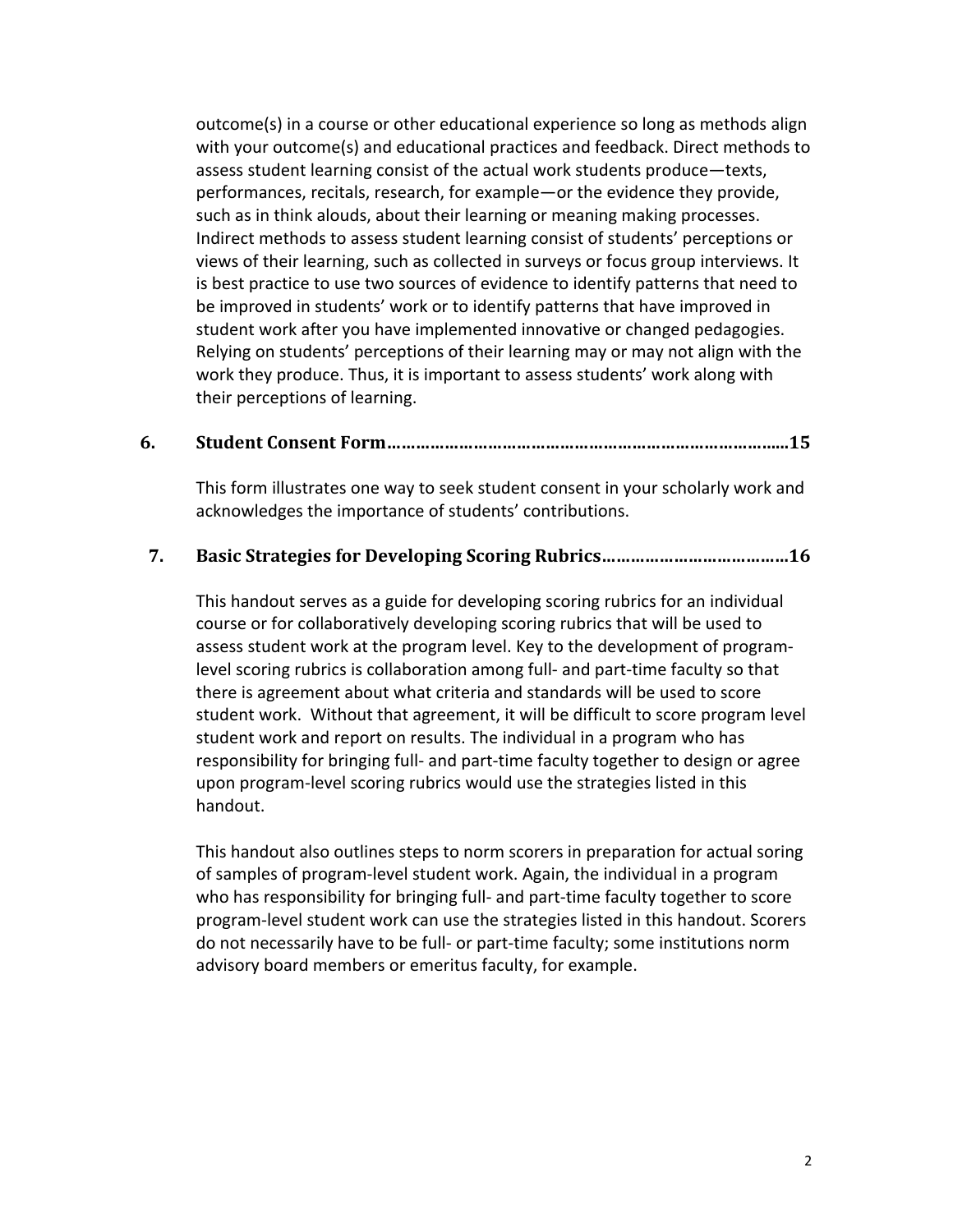#### 1. Verbs in Bloom's Revised Taxonomy (Lorin, et als.) From L.W. Anderson, D.R. Krathwohl, P.W. Airasian, K.A. Cruikshank, R.E. Mayer, P.R. Pintrich, J. Raths, M.C. Wittrock. (2000). A Taxonomy for Learning, Teaching and Assessing: A Revision of Bloom's Taxonomy of Educational Objectives. Pearson. **Know Understand Apply Analyze Evaluate Create** define explain solve analyze reframe design identify describe apply compare criticize compose describe interpret illustrate is classify in evaluate in create label || paraphrase || modify || contrast || order || plan list  $\parallel$  summarize  $\parallel$  use  $\parallel$  distinguish  $\parallel$  appraise  $\parallel$  combine name  $\parallel$  classify  $\parallel$  calculate  $\parallel$  infer  $\parallel$  judge  $\parallel$  formulate state || compare || change inventessed in support invent match differentiate choose and explain the compare hypothesize recognize discuss demonstrate select decide substitute select  $\parallel$  distinguish  $\parallel$  discover  $\parallel$  categorize  $\parallel$  discriminate  $\parallel$  write examine || extend || experiment || connect || recommend || compile locate predict relate differentiate summarize construct memorize  $\parallel$  associate  $\parallel$  show  $\parallel$  discriminate  $\parallel$  assess  $\parallel$  develop quote  $\parallel$  contrast  $\parallel$  sketch  $\parallel$  divide  $\parallel$  choose  $\parallel$  generalize recall  $\parallel$  convert  $\parallel$  complete  $\parallel$  order  $\parallel$  convince  $\parallel$  integrate reproduce demonstrate demonstruct demonstruct defend defend modify tabulate || estimate || dramatize || prioritize || estimate || organize tell  $\parallel$  express  $\parallel$  interpret  $\parallel$  subdivide  $\parallel$  find errors  $\parallel$  prepare copy identify manipulate survey grade produce discover || indicate || paint || advertise || measure || rearrange duplicate infer inference into prepare in appraise in predict in rewrite enumerate relate produce produce break down frank prole-play listen restate report calculate score adapt observe select select teach select select select select select select select select select select select selec omit || translate || act || correlate || test || arrange read || ask || administer || criticize || argue || assemble recite  $\parallel$  cite  $\parallel$  articulate  $\parallel$  deduce  $\parallel$  conclude  $\parallel$  choose record || discover || chart || devise || consider || collaborate repeat generalize collect diagram critique collect retell  $\parallel$  give examples  $\parallel$  compute  $\parallel$  dissect  $\parallel$  debate  $\parallel$  devise visualize group determine estimate distinguish express illustrate develop evaluate editorialize facilitate judge employ experiment justify imagine observe **e**stablish **focus** persuade infer order **intervene** illustrate **intervene** intervene report || explain || organize || weigh || justify represent interview outline make research judge plan manage review list question negotiate rewrite | operate | test | test | originate show **practice the propose of the propose** propose trace predict  $\|\cdot\|$  predict  $\|\cdot\|$  reorganize transform record report schedule revise simulate  $\|\cdot\|$   $\|\cdot\|$  schematize transfer **simulate** transfer simulate transfer simulate write  $\|\hspace{1cm}\|$  solve speculate structure support test validate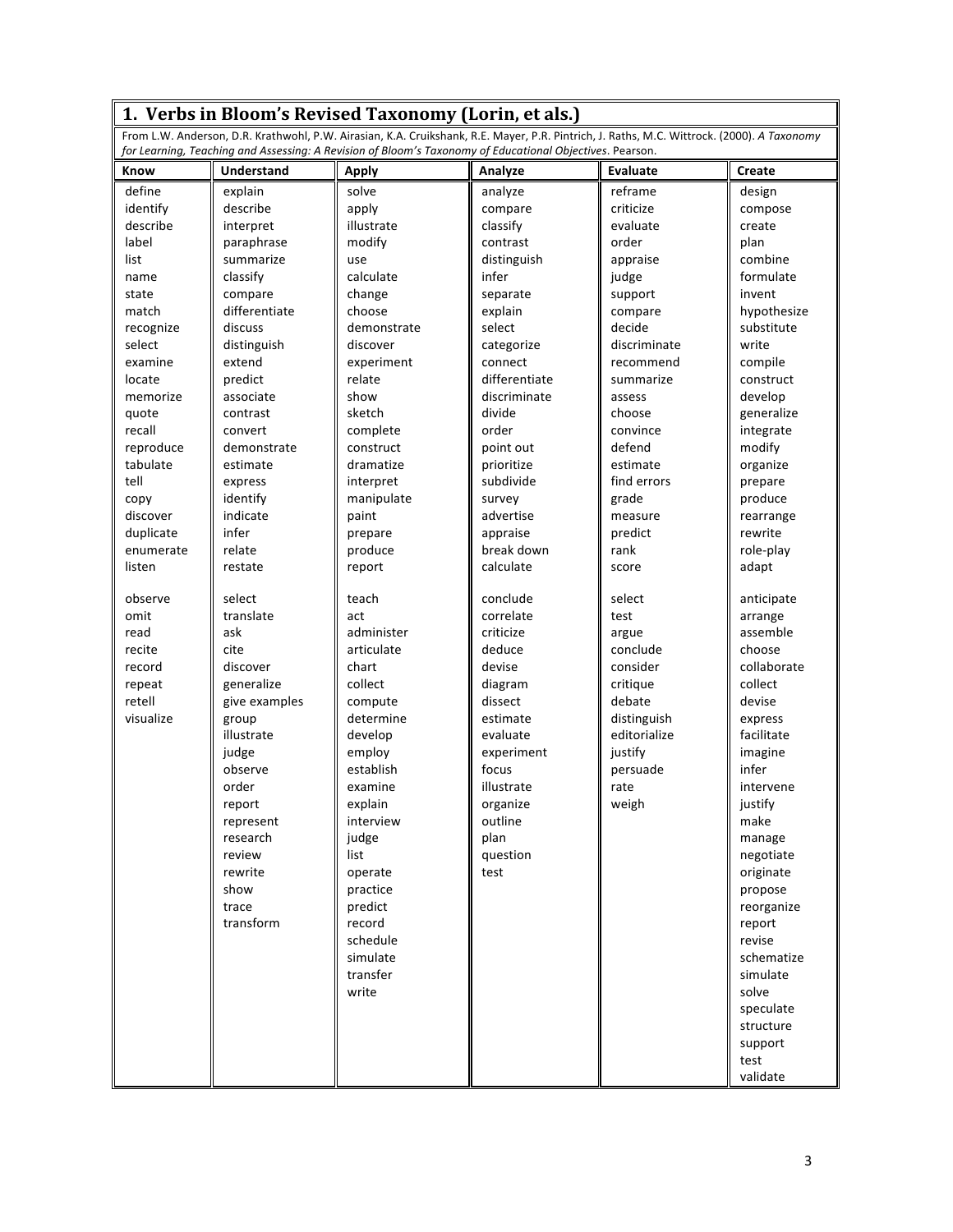# **2. Taxonomy of Errors, Weaknesses, or Fuzzy Thinking**

From Maki, P. (2010). 2<sup>nd</sup> Ed. Assessing for Learning: Building a Sustainable Commitment across the Institution. Sterling, VA: Stylus Publishing.

| Identify types of weaknesses,<br>errors, or fuzzy thinking                                                                                                                                                                                                           | <b>Identify context of</b><br>errors or weaknesses | If possible, identify<br>possible causes with<br>the assistance of<br>students |
|----------------------------------------------------------------------------------------------------------------------------------------------------------------------------------------------------------------------------------------------------------------------|----------------------------------------------------|--------------------------------------------------------------------------------|
| 1. For example: conceptual,<br>mathematical, analytical,<br>computational, grammatical, fuzzy<br>recall, procedural, linguistic, pattern<br>discernment, interpretive,<br>reasoning (such as analysis), inability<br>to apply to new or unfamiliar<br>contexts, etc. |                                                    |                                                                                |
| 2.                                                                                                                                                                                                                                                                   |                                                    |                                                                                |
| 3.                                                                                                                                                                                                                                                                   |                                                    |                                                                                |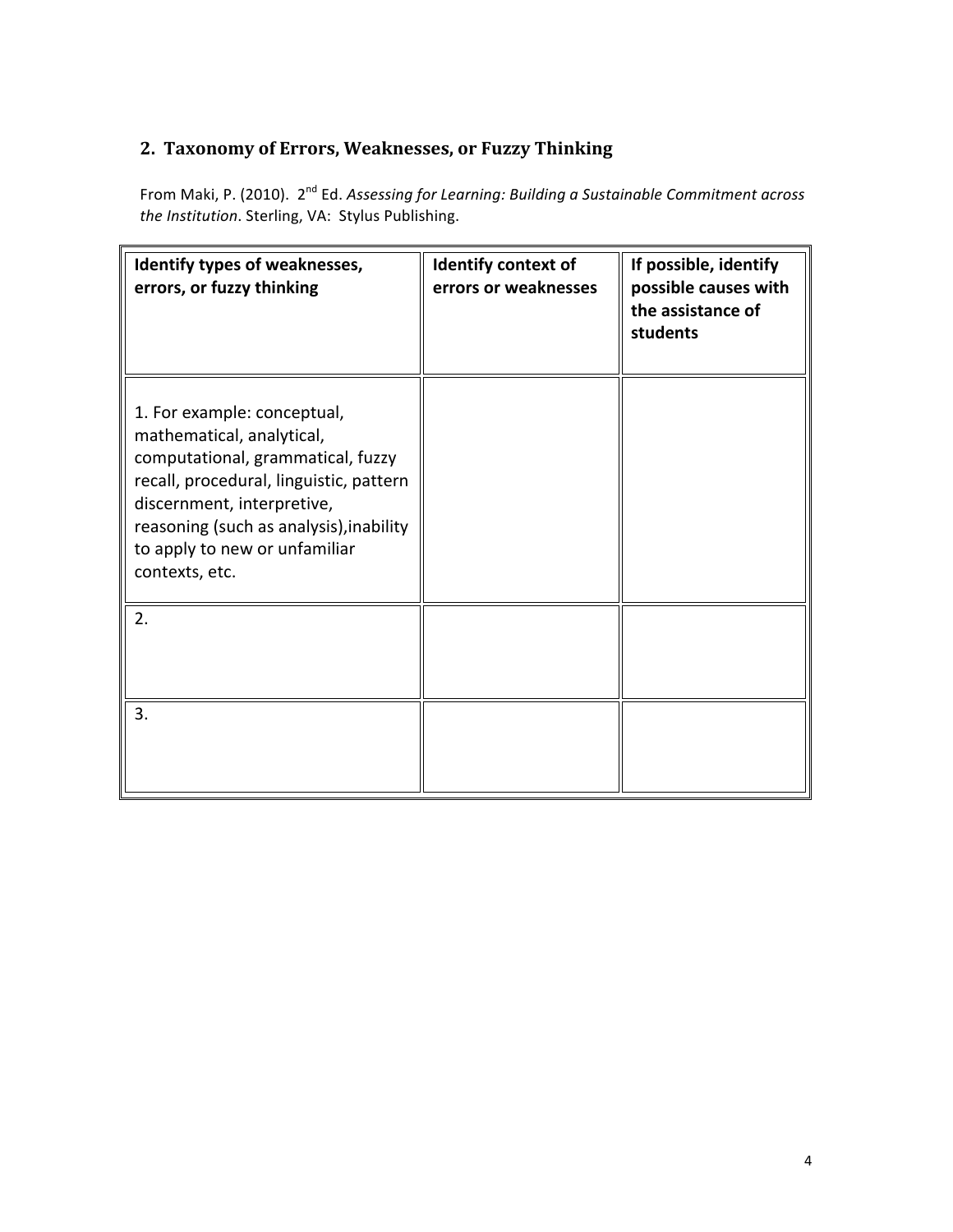# **3. Some Representative Research or Study Questions That Promote** Department-, Program-, or Institution-level Identification of Related Research **or Study Questions**

From Maki, P. (2010). Assessing for Learning: Building a Sustainable Commitment Across the *Institution.* Sterling, VA: Stylus Publishing.

# I. **Learner-focused questions**

What…

- approaches to learning do students take as they shift from one disciplinary course to another or from introductory courses to higher level courses in their program of study?
- gaps in skill level occur as students transition into subsequent courses or learning experiences?
- kinds of erroneous ideas, concepts, or misunderstandings predictably interfere with students' abilities to learn new content?
- approaches do successful and unsuccessful learners take to solve representative disciplinary problems?
- patterns of weakness continue to surface or persist in students' work, such as weak reading abilities, analytical abilities, or computational skills?
- kinds of processes, problems, tasks typically stump students?
- strategies do successful and unsuccessful students draw up to read and interpret different kinds of visual or written texts in different media?
- kinds of overgeneralizations or over simplifications do learners carry with them as they move to higher-level courses?
- kinds of misunderstandings, misinterpretations, missing steps, or under developed concepts manifest themselves in the work students' produce?
- strategies do students use to restructure naïve or intuitive theories?
- conceptual or computational obstacles inhibit students from shifting from one form of reasoning to another form, such as from arithmetic reasoning to algebraic reasoning?
- successful alternative ways of understanding do learners use or develop to learn a new concept, principle, complex content?
- kinds of mental or visual models do successful learners develop to achieve enduring learning?
- kinds of changes in thinking are taking place when students reposition their understanding—belief revision, conceptual change, restructured knowledge?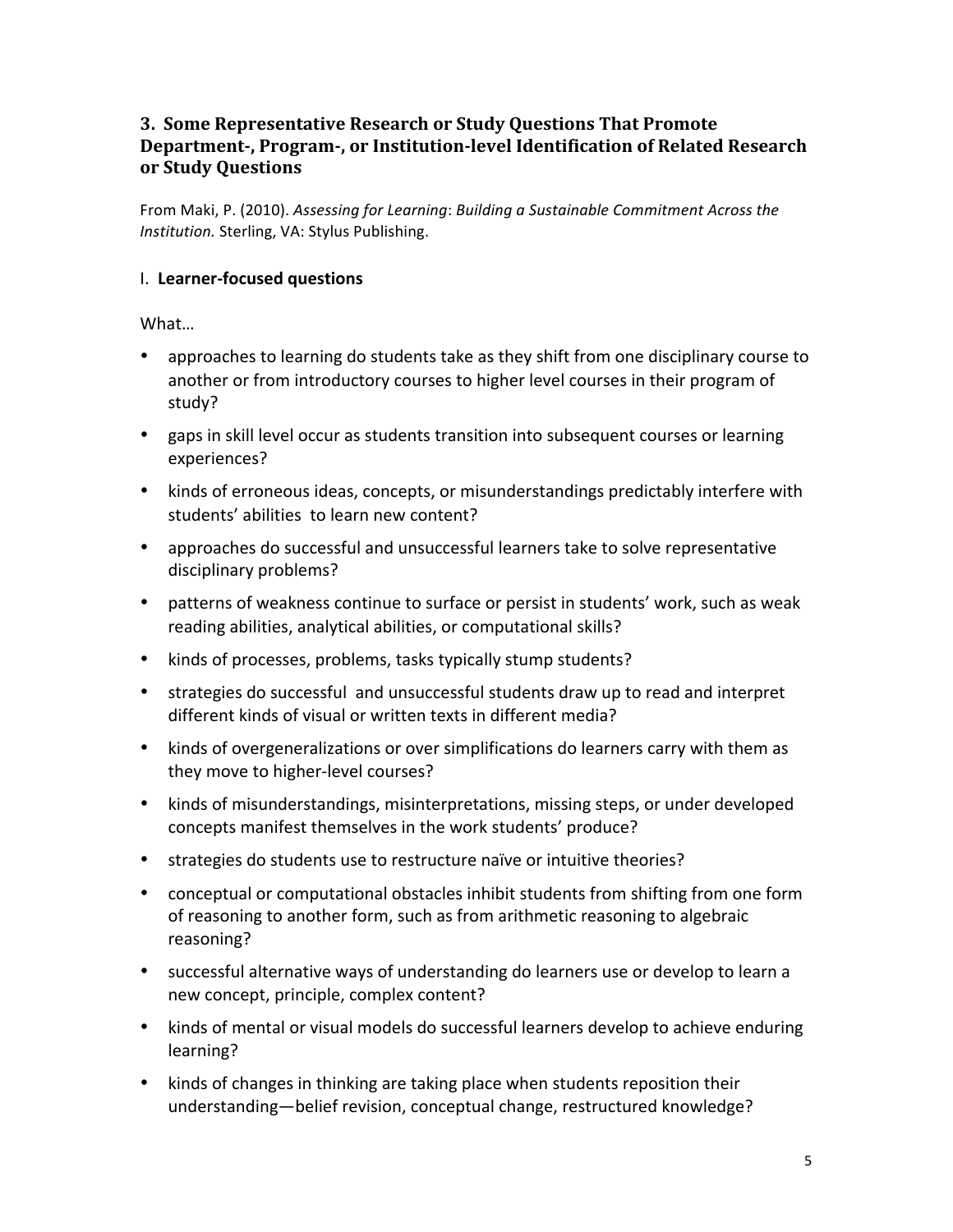• kinds of learning obstacles, such as lack of understanding of vocabulary or lack of appropriate reading strategies (for reading texts or visual material) prohibit students from interpreting, analyzing or summarizing written or visual texts?

How or How Well do...

- students represent new learning to themselves?
- students' representations or demonstrations of learning in lower level, prerequisite, or required courses prepare them to develop increasingly more complex conceptual understanding or cognitive development that is expected in consecutive or upper level courses?
- skills-based courses prepare students for consecutive or higher level courses that require students to build on or integrate those skills?
- students chronologically build layers of complexity across the curriculum and cocurriculum, such as cognitive complexity?
- students reposition, modify, or change altogether long-held misconceptions, misunderstanding, or beliefs?
- students integrate new learning into previous learning, draw on previous learning in the progression of their studies, or apply previous learning to new contexts?
- students' professional or disciplinary dispositions develop along the chronology of their studies?
- students' beliefs affect conceptual development?
- students' levels of cognition affect their conceptual development?
- students transfer learning from their general education program of study into their major program of study?
- students transfer their general education or core curricular learning or major program learning into the life outside of the class such as in community service?
- students build their own knowledge based on the use of instructional multi-media designs?
- students initially construct meaning in a field or discipline that enables them to continue to succeed?

# **II.** Teaching-focused Questions

How do…

• time restrictions or demands for increased program "coverage" inhibit students' abilities to develop deep sustained learning?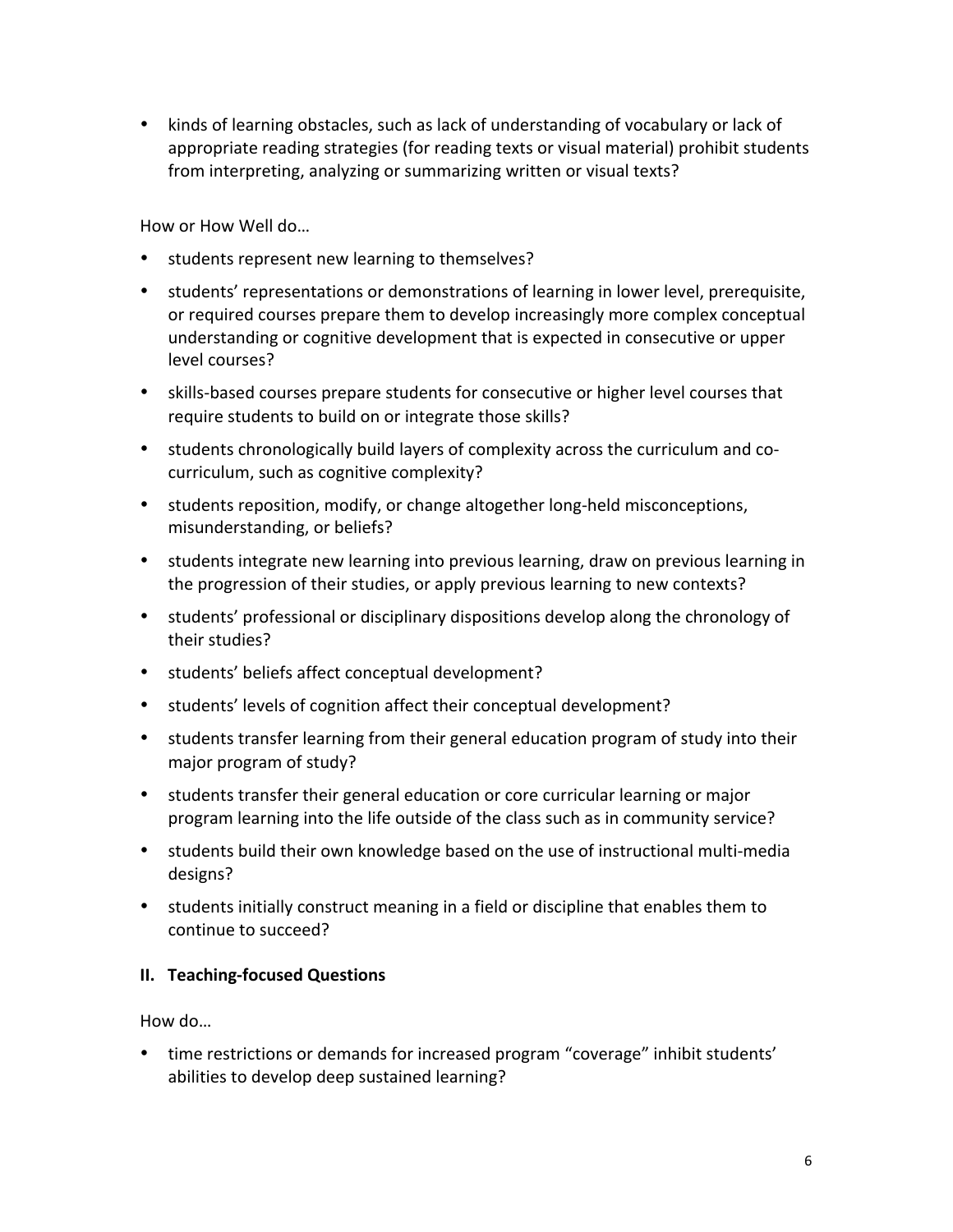- various kinds of pedagogy (problem-based, experiential, didactic, for example) promote complex problem solving?
- various modes of instruction promote complex problem solving?
- experiential learning opportunities offered in the curriculum and co-curriculum promote or deepen learning?

What…

- kinds of representational models develop complex conceptual understanding?
- forms of animation or non-verbal communication enable students to overcome learning barriers?
- kinds of visual representations are conducive to learning in a particular discipline?
- strategies enable students to transition from thinking arithmetically to thinking algebraically?
- kinds of out-of-course assistance, such as online tutorials or software, promote desired student outcomes?
- kinds of approaches to teaching enable students to overcome typical learning barriers or obstacles?
- kinds of abilities are students developing under current experiential learning opportunities?
- kinds of contexts or content promote creativity?
- kinds of mental images in disciplinary learning do students transfer?
- chronological educational practices promote the following abilities?
	- recall and recognition
	- comprehension
- ways of knowing
- ways of seeing and interpreting
	- transfer
	- integration

• analysis

• synthesis

• evaluation

• application 

• creativity

• habits of mind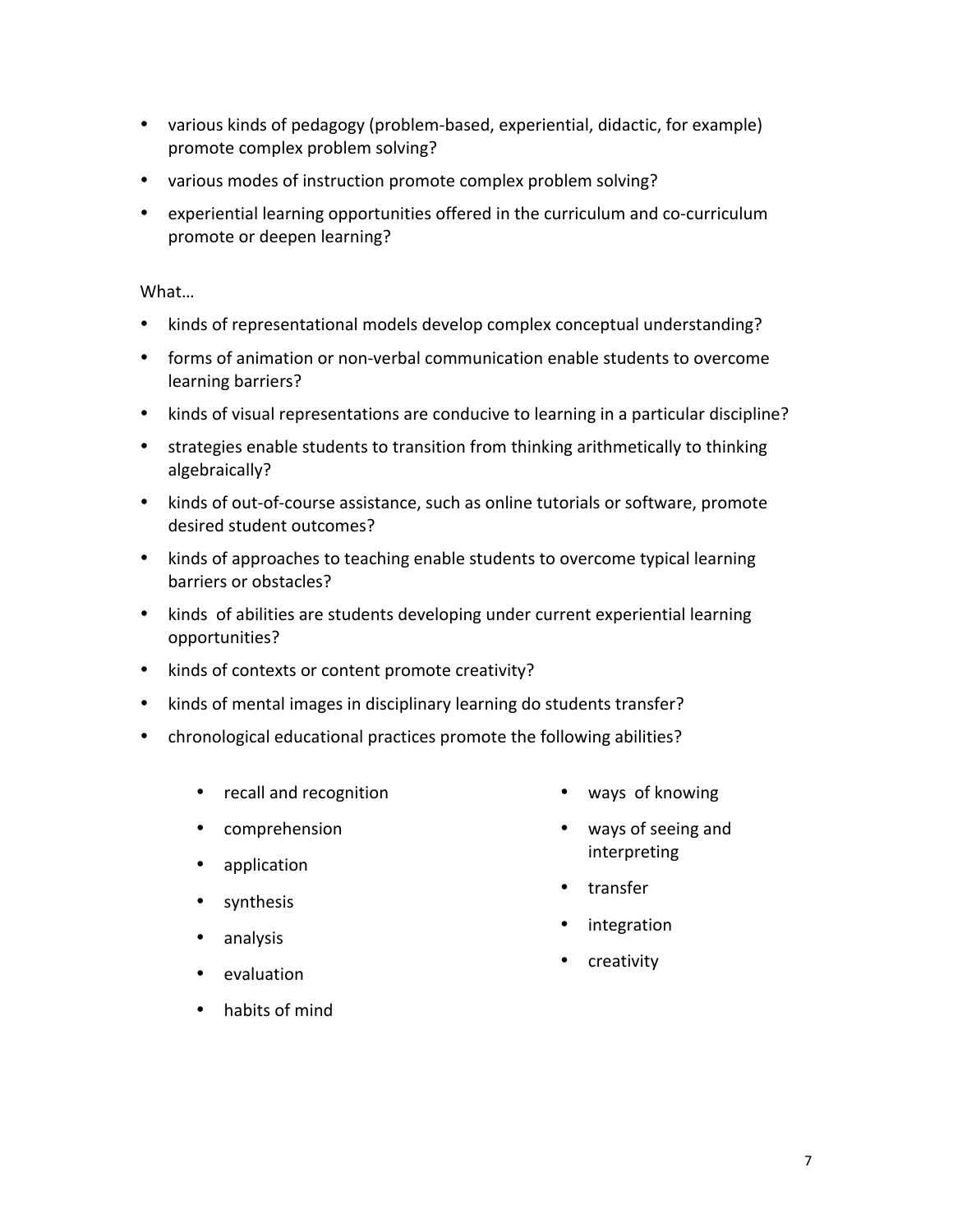How or How Well do...

- stand-alone skills based courses, such as mathematics or writing courses, prepare students to integrate or apply those skills into disciplinary or professional courses?
- digital dialogue games or other forms interactive technology foster students' reasoning or conceptual abilities?
- effective are hypermedia technologies in fostering complex problem solving?
- online interactive discussions help students construct knowledge?

# **4. Two Examples of SOTL Projects**

From Maki, P. 2010. Assessing for Learning: Building a Sustainable Commitment across The *Institution.* Sterling, VA: Stylus Publishing.

# **A. Making the Invisible Visible in Physics**

**Context of the Problem**: To assess physics students' entering knowledge state of mathematics and physics concepts, as well as to continue to monitor students' future knowledge and understanding of these concepts, physics faculty often use concept inventories, tests designed to identify and classify errors in students' thinking. Typically, results of these concept inventories for matriculating students have documented that entering students do not have a coherent understanding of physics and mathematical concepts. According to Halloun and Hestenes, students bring with them erroneous kinds of ideas about physics concepts such as force, or weight, or buoyancy, that interfere with their ability to correctly learn physics content. Specifically, students form their own "personal understanding "or "initial knowledge state" (Halloun and Hestenes, 1985, p. 1043) that inhibits them from developing more complex knowledge as they move into subsequent courses. Initially, they carry qualitative, common sense beliefs that form their own personal system of beliefs and intuitions. In turn, this system functions for them as a common sense theory of the physical world through which they continue to interpret their past and new experiences. This belief system effects students' future performance in physics, often interfering with what students actually hear in a physics course and then deterring them from making progress in their future courses despite faculty efforts to position them to restructure their personal learning. Concept inventories predictably show some of the kinds of misconceptions and understanding that entering first year students demonstrate. Historically, lectures, demonstrations, laboratories, exercises and models have been ineffective in restructuring entering physics students' initial knowledge states and belief systems. For example, when presented with different scenarios that can be explained by the same underlying concept, students often apply different conceptual explanations, including some that have been proven historically incorrect.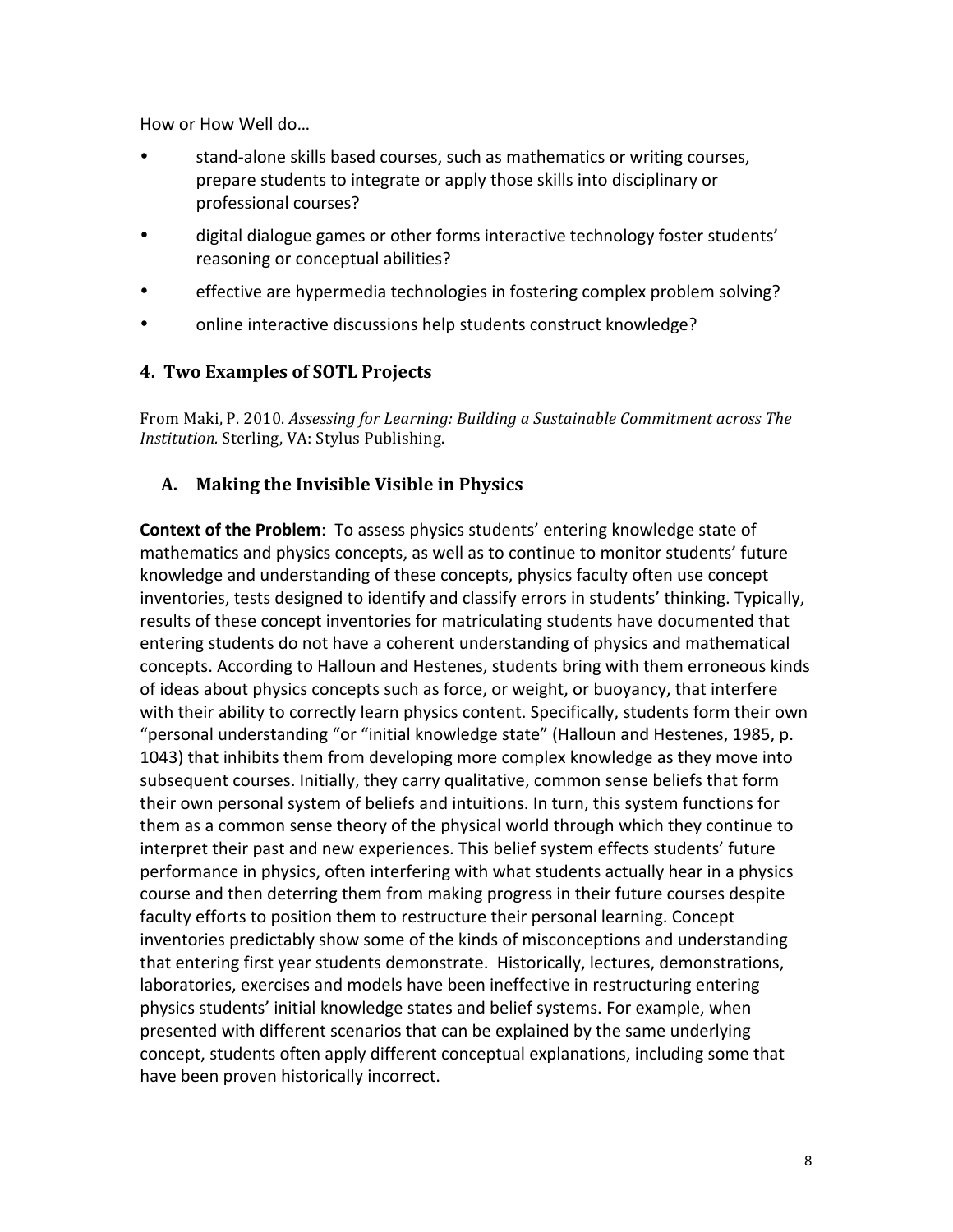*What is the Driving Question?* Recognizing that conventional teaching methods, laboratories, lectures, demonstrations, for example, were not typically successful in correcting students' conceptual misunderstandings, Carl Wieman and colleagues from the Physics Department at the University of Colorado asked: "How can we effectively restructure entering students' naïve understanding?" Wieman recalled how consistently his diverse public lecture audiences learned the physics in his talks through the simulations he incorporated. He recalls:

...sims would be the primary thing people would remember from my talk, and based on their questions and comments, it appeared that they consistently learned the physics represented in the sims. What was particularly remarkable was that my audiences found the sims engaging and educationally productive whether the talk was a physics department colloquium, or a presentation to a middle school class. I had never seen an educational medium able to effectively address such a wide range of backgrounds, and so when I received support through the NSF Distinguished Teaching Scholars program in 2001, I used it to start the PhET project to systematically develop and research interactive sims for teaching physics (Wieman, Adams, and Perkins, October, 2008, 682-683).

**What's the Solution?** With initial support from the National Science Foundation, Wieman and his team turned to research on learning, specifically *How People Learn* (Bransford, 1999) to learn more about the kinds of obstacles that were impeding student learning. Drawing on these sources and his experiences with audiences in his talks, he and his team designed initial sets of interactive computer simulations that allowed each student to "see" what experts know and positioned each student to engage with online scenarios as a strategy for them to learn concepts as well as restructure erroneous naïve understanding. The design of every simulation is an iterative process that includes student "think-aloud" interviews to learn about and verify that the interface is intuitive and that students learn only correct science from the simulations 

#### http://phet.colorado.edu/simulations/sims.php?sim=Circuit\_Construction\_Kit\_DC\_Only.

Interactive computer simulations, such as the one for electricity and circuits, position students to arrive at their own explanation and application of concepts, restructuring erroneous learning as well as reinforcing learning. Periodic use of concept inventories documents that students carry their new restructured learning into future courses so that they build coherent conceptual knowledge. These inventories function as a way to diagnose students initially as well as to assess their future performance to assure that they have corrected misconceptions or misbeliefs and are building on their restructured learning. Identifying obstacles in student learning, including students' inability "to see" what physics faculty know or understand, such as visualizing a standing wave on the string of a violin, and positioning students to become engaged in their learning through interaction with real-life phenomena and scientific concepts in real time has led to an alternative way to ground and advance students' conceptual learning in physics (Wieman, Perkins, and Adams, April, 2008).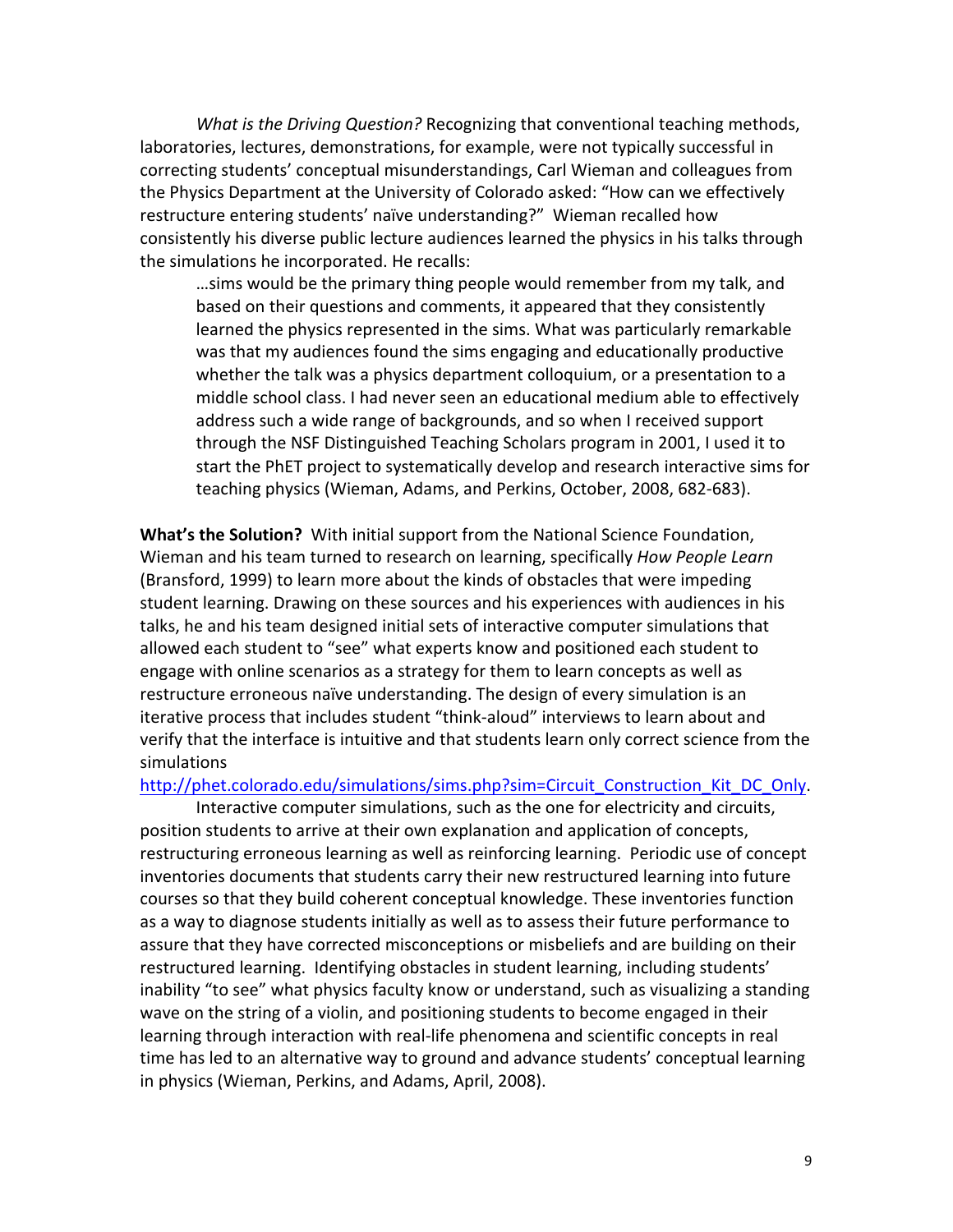#### Works Cited

- Bransford. J., et. als. (1999). *How People Learn.* Washington, D.C.: National Academy Press.
- Halloun, I.A., and Hestenes, D. (November, 1985). The Initial Knowledge State of College Physics Students. American Journal of Physics. pp. 1043-1048.
- Wieman, C.E, Adams, W.K., and Perkins, K.K. (October, 2008). PhET Simulations That Enhance Learning. *Science.* Vol. 322, pp. 682-683.
- Wieman, C.E., Perkins, K.K., and Adams, W.K. (April,2008). Oersted Medal Lecture 2007: Interactive Simulations for Teaching Physics: What Works, What Doesn't and Why. American Journal of Physics. Vol 76, Issue 4, pp. 393-399.

### **B. Shifting to a New Paradigm in Engineering**

**Context of the Problem**: In the engineering program at Northwestern University faculty continued to find that students were unable to transfer writing principles fostered in required writing courses to writing assignments in engineering courses. Originally, students were required to take a stand-alone course in writing offered by communication experts outside the program. A curricular development in succeeding years required students to take writing-intensive courses in the university's writingacross- the-curriculum program. Yet, despite these requirements, faculty continually documented that students were unable to transfer writing principles in these courses to the kinds of required writing in engineering courses.

**What's the Driving Question?** Recognizing this chronologically consistent pattern, faculty asked: "How, then, can we effectively develop students' writing abilities?" Reading about how students learn to write, they were struck by Turner and Thomas's (1996) claim that writing skills are most successfully taught when they are integrated with genuine (rather than contrived) activities that build on past learning, create a real need for the new skills, and offer an op- opportunity to learn those skills. "Intellectual activities," Turner and Thomas claim, "lead to skills, but skills do not generate intellectual activities" (Turner, M and Thomas, F. (1996) *Clear and Simple as The Truth: Writing Classic Prose. Princeton, NJ: Princeton University Press, p. 4).* 

**What's the Solution?** Coming to terms with this claim led faculty to shift to a new paradigm— one that integrated writing and other modes of communication important for students to develop over time, such as visual and oral communication, into students' first engineering course, Engineering Design and Communication (EDC). Inviting communication faculty to work with them, engineering faculty designed students' first EDC course to integrate writing, speaking, and visual communication into engineering content. Seeing the positive results of students' writing in their first course—that students grounded their writing in what they were learning and that writing itself strengthened and clarified students' professional thinking, such as in explaining an engineering process or concept design to a real client—prompted faculty to integrate writing in all other engineering courses leading to the capstone project. That is, faculty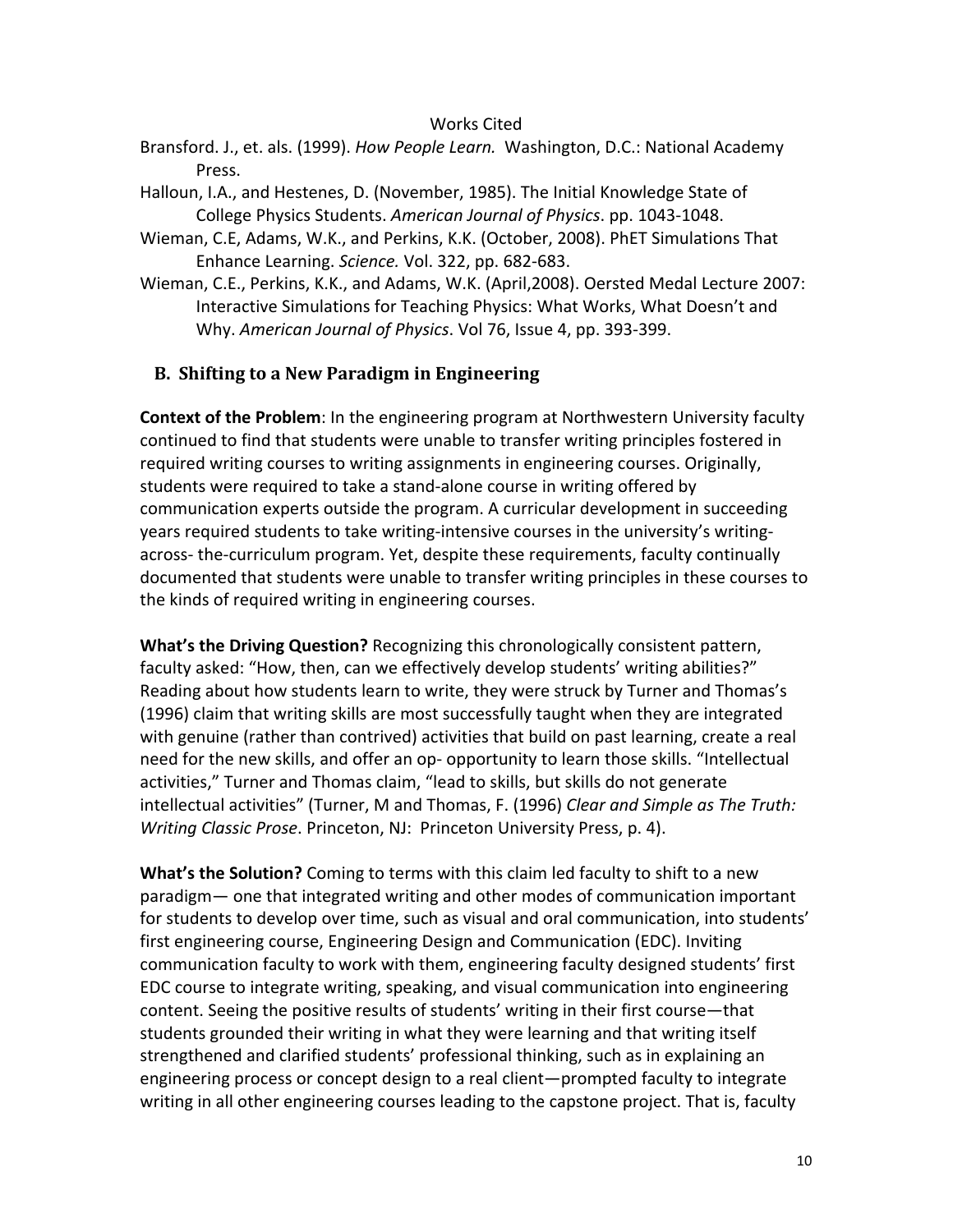found that intellectual immersion in a discipline or field of study not only fosters disciplinary knowledge and ways of thinking and knowing, but also necessary communication skills. Reflecting on this new model, the Northwestern University report concludes:

Students in EDC—and faculty too—see that communication in engineering is a multifaceted activity. Engineering communication combines written, oral, interpersonal, graphical, and mathematical communication. Like engineers in industry, students in EDC talk, write, and sketch to share ideas, and they use new communication technologies and tools, such as Visio and SolidWorks, as part of the communication enterprise. This approach to communication is vastly different from students' experience in stand-alone writing courses or the writing intensive courses that came out of WAC. It is a new, integrated paradigm for communication instruction. (Hirsch, Kelso, Shwom, Troy, & Walsh, 2001)

This case was developed based on Hirsch, Kelso, Shwom, Troy, and Walsh (2001).

# **5. Direct and Indirect Assessment Methods**

### **Direct Methods: Products**

- Test of knowledge of facts, processes, procedures, concepts, etc.
- Case Study/Problem that requires students to demonstrate how one has integrated outcome-based learning into his or her work
- Chronological use of a case study at significant points in your curriculum to assess students' abilities to transfer and apply new knowledge, concepts, etc., to a complex, muddy problem
- Student summary from homework assignment; student summary after a segment of lecturing or other pedagogical method
- Description of what one already knows before movement into a new topic or focus
- Group work that emerges from material covered with self-analysis and analysis of others
- Team projects that emerge from material covered
- Student self-reflection on what student does and does not understand or on what student has learned
- Written assignment that explores a distinctive critical perspective or problem
- Critical incident response
- Representative disciplinary or professional work assignments
- Capstone Project that positions students to integrate learning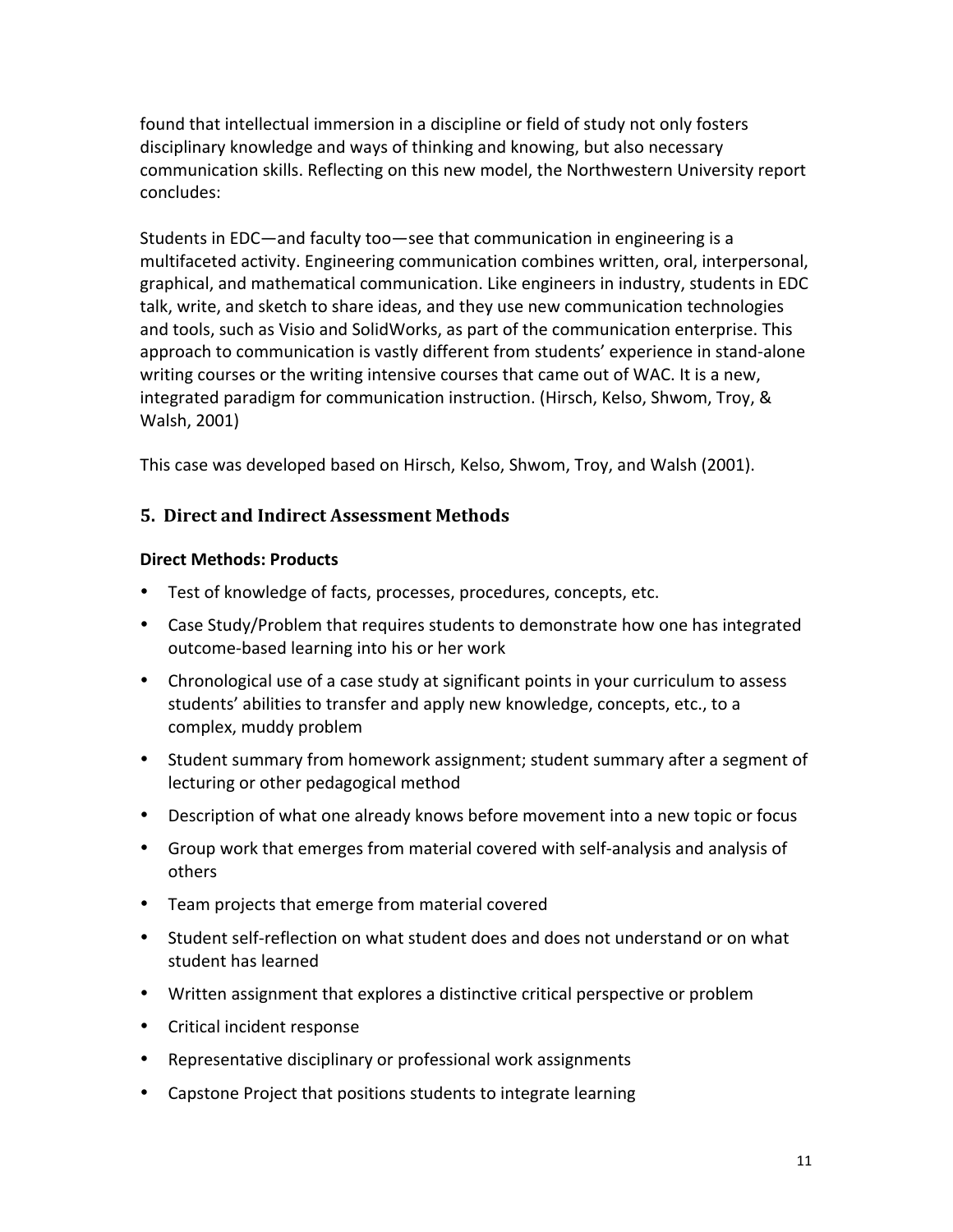- Smaller Projects over Time that Lead to a Final "Capstone Project"
- Thesis
- Research Project
- Situated Experiences along the Chronology of Learning
	- $\circ$  Community-based projects (research) launched in the first year
	- o Internships
	- o Experiments
	- $\circ$  Research launched in the first year to solve a relevant problem
	- $\circ$  Research with faculty beginning in first year
	- $\circ$  Solo or team projects launched in the first year
	- $\circ$  Co-designed projects with a mentor or mentors (curricular-co-curricular projects, for example)
- Interpretation of unidentified pieces of discourse or artifacts to ascertain how well students can make inferences about when documents or artifacts were written or created and about the beliefs or concepts that underlie each artifact or document
- Event analysis
- Interpretation of video clips or visual materials
- Debates
- Case study or studies examined over time as students move through courses and educational experiences (provides evidence of learning over time)
- Oral examination
- E Portfolio—collection of student work based on selected assignments in the curriculum
- Concept, knowledge or process maps (visual representation)
- Concept inventories, such as in physics and in chemistry
- Knowledge surveys
- Agreed upon embedded assignments or common assignments you will sample such as in a final examination
- Writing, to speaking, to visual presentation
- Case study with analysis—use of parallel case studies over time
- Self-reflective writing—especially useful after students have received feedback or have engaged in a sub-task or task
- Externally or internally reviewed student projects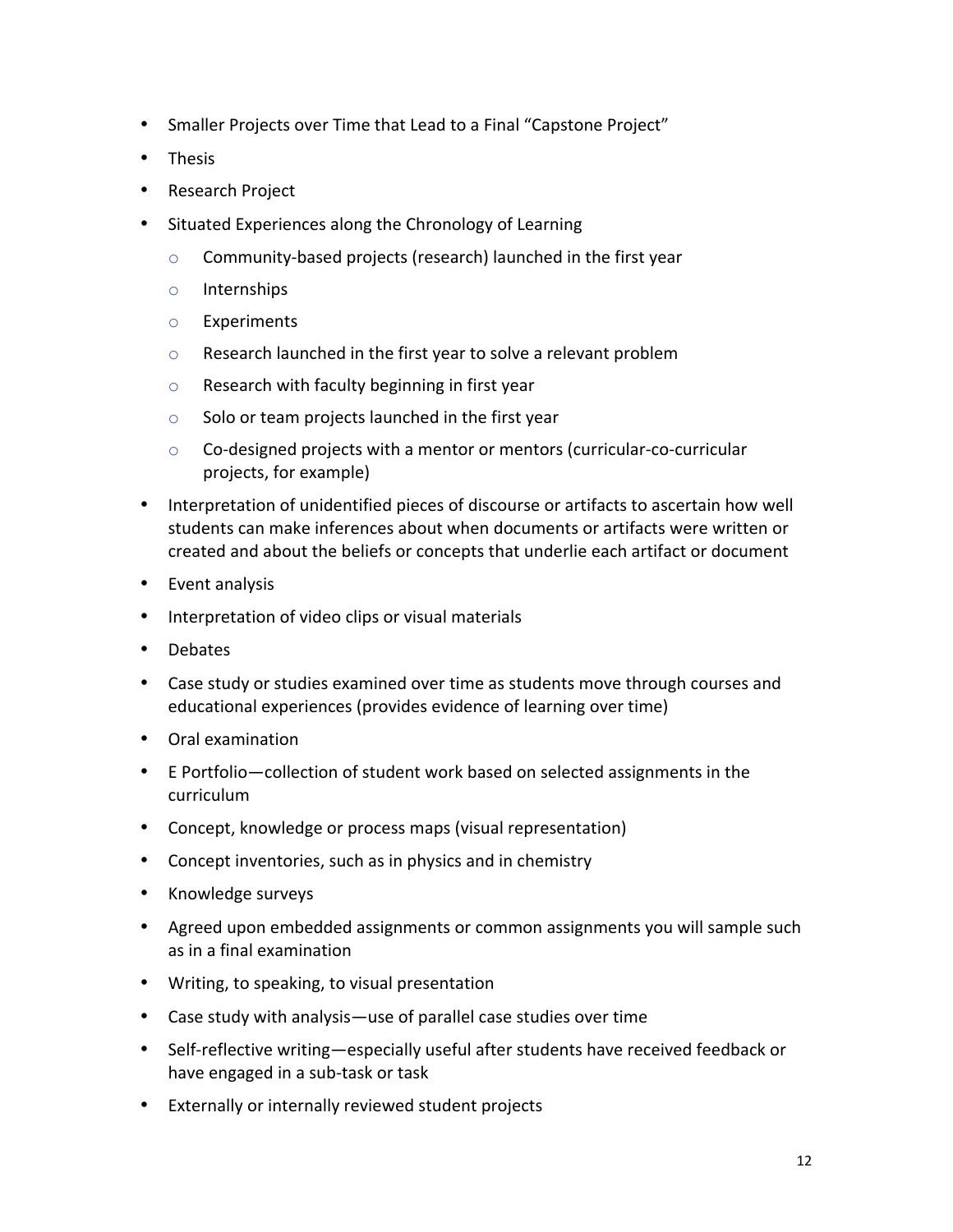- Locally developed tests or other instruments
- Standardized exams
- Problem with solution and ask for other solutions
- Mining of data such as learning objects at Merlot: students make inferences about original work from a particular period of time, such as from literature, painting, letters and other historical documents
- Observation of a debate (particularly useful for a focus on ethical issues)
- Virtual simulations
- Milestone exams
- Complex problems that can be approached from many perspectives or disciplines
- Revisiting a problem over time to track learning
- Knowledge, decision, or procedural maps http://classes.aces.uiuc.edu/aces100/ mind/c\_
	- $\circ$  Visualization or representation of a problem, issue, situation
- Chronological Use of Complex Problems that necessitate the integration of Quantitative Literacy, such as "the ability to discriminate between good and bad data or development of the disposition to use quantitative information to think through complex problems—these are capacities that educators across fields should be helping students develop." From: Burke, Michael C. (October, 2007). "A Mathematician's Proposal." *Carnegie Perspectives*. www.carnegiefoundation.org/perspectives/sub.asp?key=245&subkey)

# **Direct Assessment Methods via Technology**

- Team work across media (digital media and interfaces) and modes of communication
- Authorship of a simulation or a webpage
- Performance in virtual environments—virtual reality
- Data mining online
- Creation of wikis
- Podcasts
- Clickers to assess transfer of or new application of learning
- Online exercises
- Online journals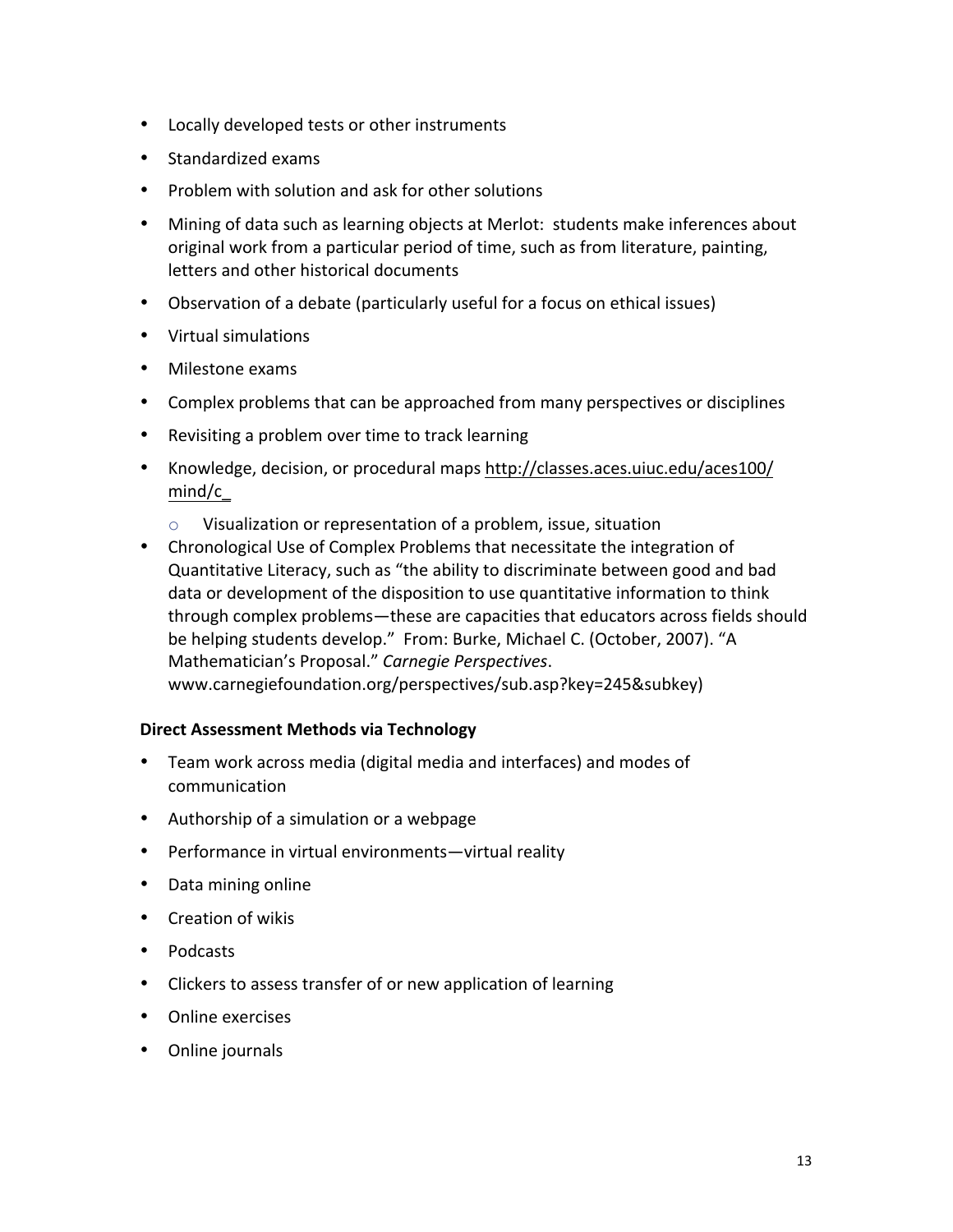### **Direct Methods: Learning Processes**

- Interactive computer simulated tasks that provide data on patterns of actions, decisions, etc. (for example, eCollege claims it provides these kinds of data); Intelligent Technology
- Gaming accompanied with one's analysis
- Threaded discussions online
- Logbook or journal tasks that explore concepts or problems or situations over time or explore learning against pedagogy such as interactive simulations
- Discussion of how one may have changed his or her understanding based on learning more about a topic or engaging in research on a topic
- Think Alouds
- Results of flipping classrooms (observe students solving problems or appoint a group leader to identify obstacles students confronted)
- E-portfolio entries that discuss what specific work demonstrates about a student's learning or development over time.
- Examination of places within e-portfolios, such as students' Personal Learning Environments, where students store and record results of research such as through "tagging."
- Observations of interactions, decision making, simulations
- Analysis of Word Edit Bubbles

#### **Indirect Methods of Assessment**

- Surveys, questionnaires
- Interviews
- NSSE (National Survey of Student Engagement)
- SALG: Student Assessment of Their Learning Gains: www.salgsite.org
- SGID—small group instructional design

#### **Institutional Data That May Provide Additional Evidence**

- Course-taking patterns
- Audit of syllabi
- Engagement in co-curricular programs
- Other data for DePaul?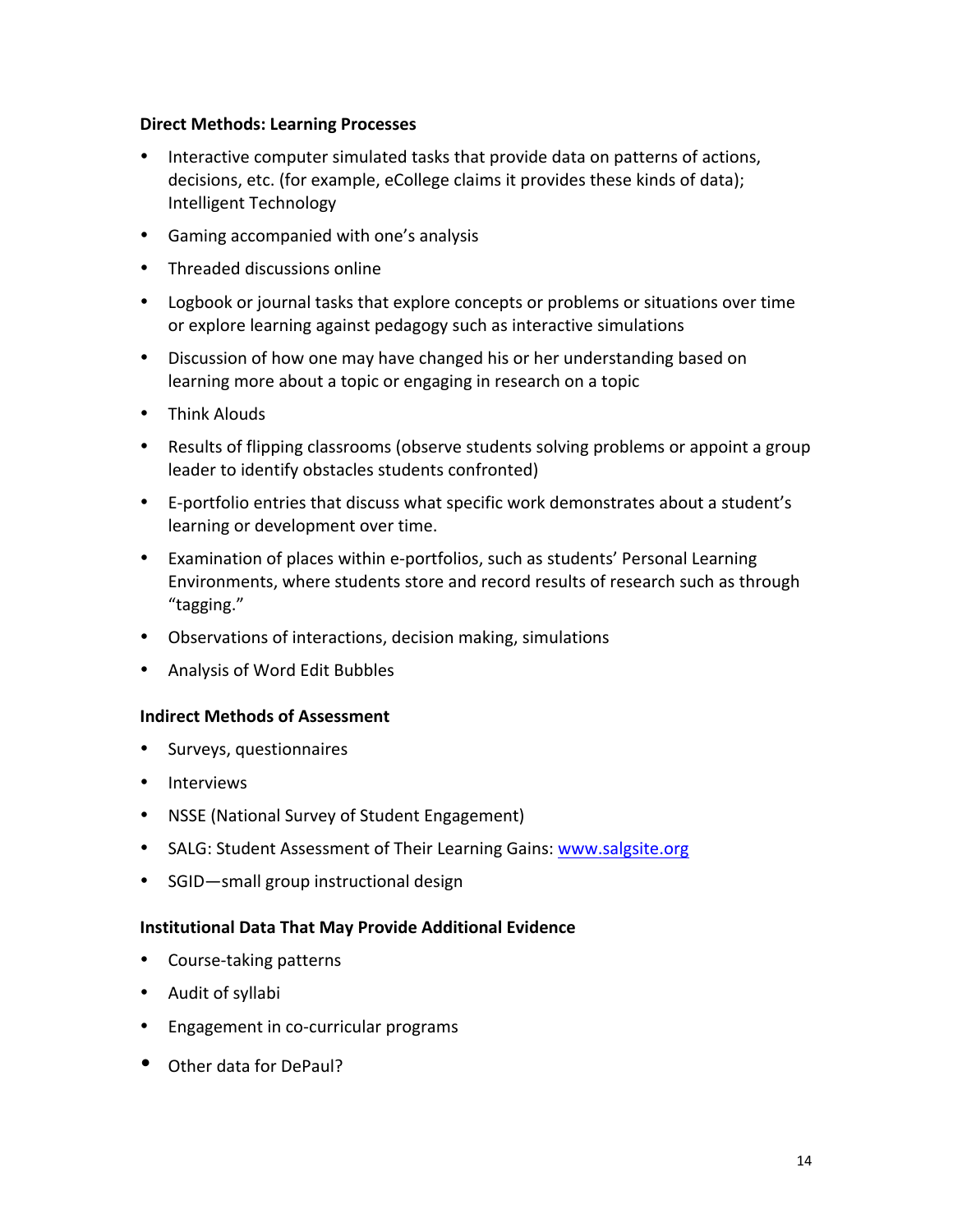### **6. Example of Student Consent Form**

#### **CONSENT FORM FOR CRITICAL THINKING STUDY**

#### **Student Participation at Washington State University**

Your instructor is participating in a study that is further implementing and developing an assessment instrument, a "Critical Thinking Rubric," originally designed at WSU. This rubric provides a measure of student progress in achieving critical thinking over the course of students' college careers. This study is a component of the grant received by General Education, the Center for Teaching, Learning and Technology, and the Campus Writing Programs from the Fund for the Improvement of Post-Secondary Education.

The researchers for this project will collect student papers from this class and evaluate them using a group of trained faculty readers to determine the effectiveness of the Critical Thinking rubric. Your instructor will collect assignments from at least two points in the semester.

Data collected will be strictly confidential and your name will not be recorded. Only the research team will have access to the data. Your performance in your class will have no relation to your participation in this study.

By participating in this project, you will help WSU faculty refine instructional and evaluative methods that will encourage higher intellectual skills over the course of students' college careers. Washington State University, the Center for Teaching, Learning and Technology, Campus Writing Programs, and our General Education Program support the practice of protection of the rights of research participants. Accordingly, this project was reviewed and approved by the WSU Institutional Review Board. The information in this consent form is provided so that you can decide whether you wish to participate in our study. It is important that you understand that your participation is considered voluntary. This means that even if you agree to participate you are free to withdraw from the experiment at any time, without penalty.

Critical Thinking Study Principal Investigator Diane Kelly-Riley, Campus Writing Programs

Consent Statement:

I have read the above comments and agree to participate in this project. I understand that if I have any questions or concerns regarding this project I can contact the investigator at the above location or the WSU Institutional Review Board.

| Participant's Signature       |
|-------------------------------|
| <b>Print Name</b>             |
| Date                          |
| <b>Course Name and Number</b> |

Source: Diane Kelly-Riley, WSU, and the Washington State University Critical Thinking Project. Used with permission in Maki, P. (2010). Assessing for Learning: Building a Sustainable Commitment Across the Institution. Sterling, VA: Stylus Publishing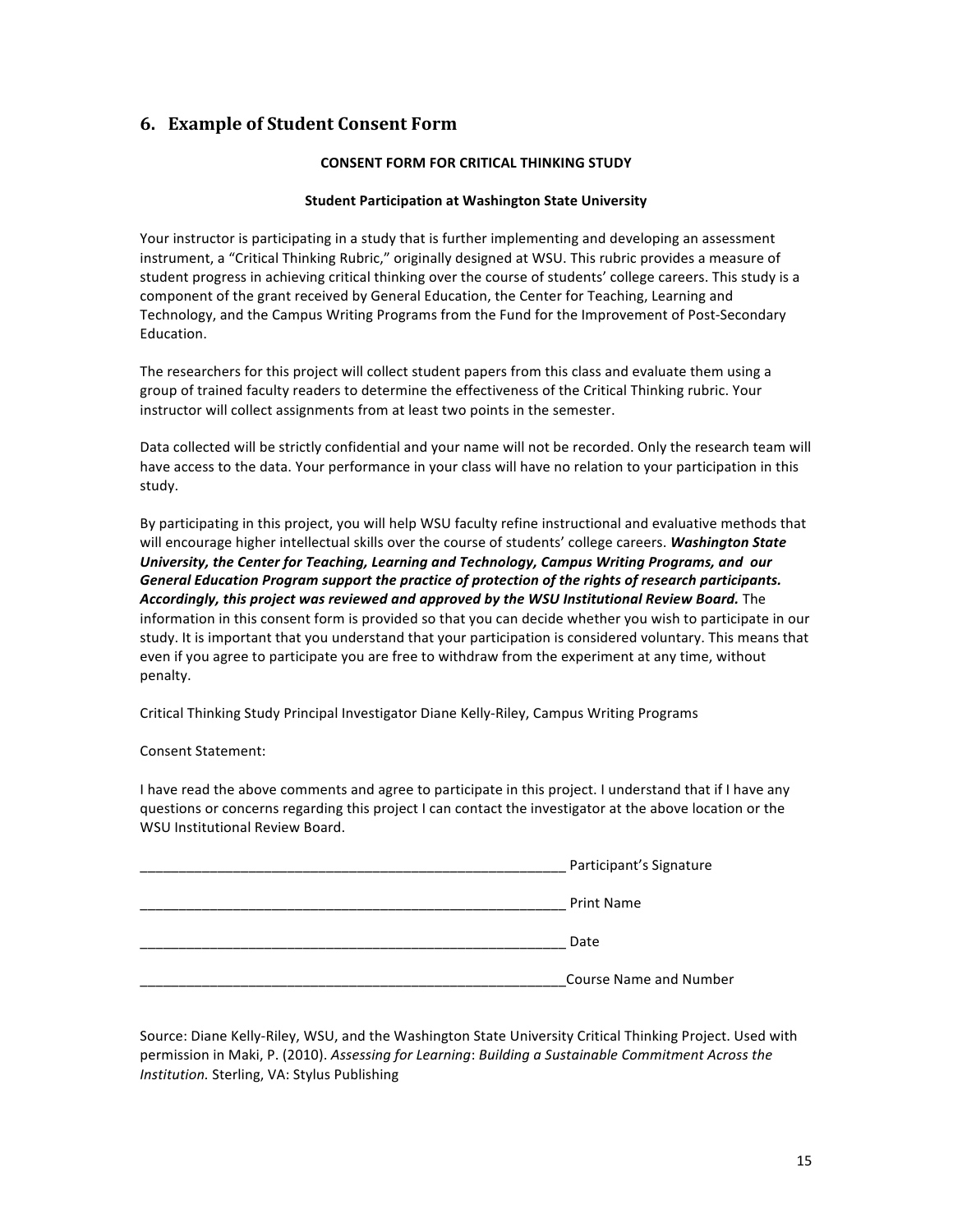# **7. Basic Strategies for Developing Scoring Rubrics**

- 1. Research disciplinary or professional organizations' current work on developing scoring rubrics, such as AAC&U's work on the VALUE rubrics.
- 2. Research current literature on learning in a discipline or field of study to ascertain what that research revels about indicators of learning.
- 3. Adapt or use existing scoring rubrics such as those you find online or those included in Stevens and Levi (2005) book, *Introduction to Rubrics*, a Stylus publication.
- 4. Create your own rubrics based on the work you asked students to produce that aligns with your outcomes and pedagogies.
	- i. Identify a range of student responses to your assignments that range from high to low levels of achievement.
	- ii. Define descriptors of what you expect to see in student work, such as the ability to integrate disciplinary perspectives, for example. Describe, based initially on high and then low-level work, what performance at those levels looks like. Then develop levels inbetween those levels so that you have a four-to five-point spread of performance.
- 5. Experiment with colleagues by applying your initial rubric draft to samples of student work so everyone has a chance to understand the criteria and levels of performance, as well as to suggest edits or revisions to your rubric. This collaborative process is important to develop a shared understanding of what colleagues will look for in student work.
- 6. Share and discuss your rubrics with students and attach them to assignments or post them on your website. Because students need to learn how to look at their own work and the work of peers, sharing your rubrics with them and sharing results of your scoring are useful strategies to help them learn about their patterns of strength and weakness and track their achievements over time.

# **Strategies for Norming Scorers Using Rubrics**

Once a core group has reached consensus about a scoring rubric, raters go through a calibration process to ascertain ho well they consistently apply that rubric to samples of student work that were handed in to an assignment. Use the following process to ensure inter-rater reliability before a team of scorers undertakes a formal scoring process:

- 1. Ask raters to independently score a set of student samples that reflects the range of texts or products students produced in response to a direct method of assessment.
- 2. Bring raters together after their independent scoring of student work to review their responses and to identify both consistent and inconsistent responses. If you have access to clickers, you can use them to identify those patterns so that the group of raters can "see" those patterns flashed up on the clicker board screen.
- 3. Discuss and then reconcile inconsistent responses, such as confusion about vocabulary used in the rubric that might require developing a glossary for scorers or confusion about the distinctions among and between the levels of achievement.
- 4. Repeat steps 1-3 with a new set of student texts or products produced in response to the same direct method of assessment.